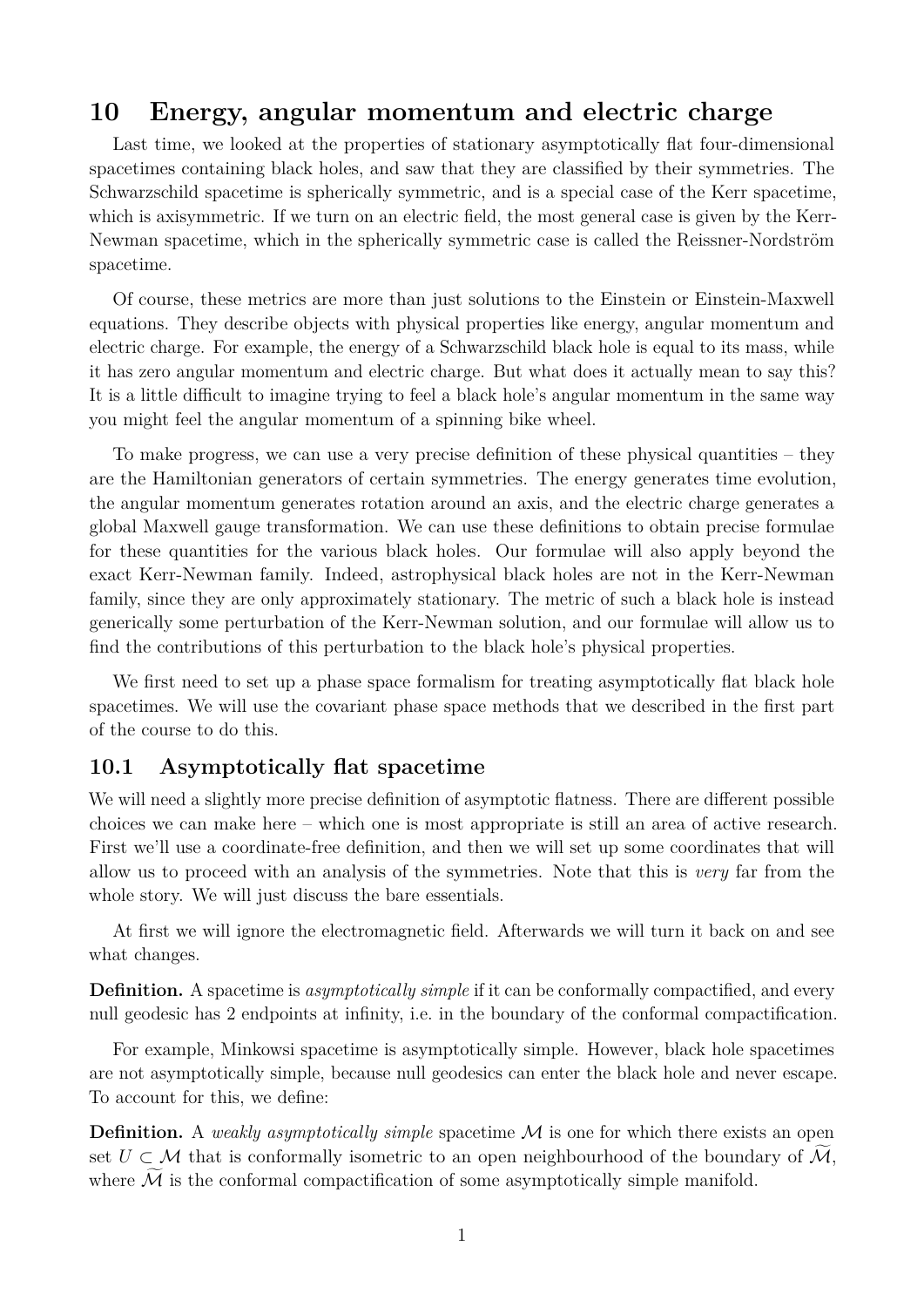**Definition.** An *asymptotically flat* spacetime is one which is weakly asymptotically simple, and which obeys the vacuum Einstein equations  $R_{\mu\nu} = 0$  in an open neighbourhood of the boundary, called the *asymptotic region*.

In other words, an asymptotically flat spacetime has no energy-momentum near its conformal boundary.

By this definition, an asymptotically flat spacetime is in fact *exactly* Ricci-flat near infinity. But the curvature of the gravitational field is described by more than just the Ricci curvature – indeed it is described by the full Riemann curvature tensor  $R^{\mu}{}_{\nu\rho\sigma}$ . It can be shown however that, as one ventures deeper and deeper into the asymptotic region, the full Riemann curvature becomes smaller and smaller. So indeed, an asymptotically flat spacetime is approximately Riemann-flat in the asymptotic region.

A series of very important results due to Penrose, Geroch, Bondi, Sachs, and many others, explained more precisely how  $R^{\mu}{}_{\nu\rho\sigma}$  behaves in the asymptotic region. We won't give all the details of these results, but just give a very broad outline.

The conformal boundary of an asymptotically flat spacetime has different components, similar to the exact case. There are future and past null infinity  $\mathscr{I}^{\pm}$ , which are defined as the subsets of the boundary consisting of all future and past endpoints respectively of null geodesics. And there is spacelike infinity  $i^0$ , which is the part of the boundary which is spacelike separated from all points in spacetime. It will be important for us to understand the behaviour of the metric near both  $\mathscr{I}^{\pm}$  and  $i^{0}$ .

It actually turns out the analysis is simplest near null infinity. The reason for this boils down to what is known as the 'peeling property' of the Weyl tensor, which is the 'traceless' part of the Riemann tensor, defined as

$$
C_{\mu\nu\rho\sigma} = R_{\mu\nu\rho\sigma} - g_{\mu[\rho}R_{\sigma]\nu} + g_{\nu[\rho}R_{\sigma]\mu} + \frac{1}{3}Rg_{\mu[\rho}g_{\sigma]\nu}.
$$
\n(10.1)

We will focus on future null infinity, but similar results apply to past null infinity by time reversal. Suppose we have a null geodesic with its endpoint at future null infinity, and let *r* be an affine parameter along this geodesic. We can evaluate the components of the Weyl tensor along this geodesic. The peeling property schematically then takes the form

$$
C = \frac{C_4}{r} + \frac{C_3}{r^2} + \frac{C_2}{r^3} + \frac{C_1}{r^4} + \mathcal{O}\left(\frac{1}{r^5}\right).
$$
 (10.2)

Here  $C_1, C_2, C_3, C_4$  are rank 4 tensors which are independent of r. The number in the subscript indicates some behaviour of the tensor (if you are interested, it gives the multiplicity of the tangent vector to the geodesic as a principal null direction of the tensor). Assuming the metric obeys some analyticity properties, one can show that the peeling property holds in the asymptotic region of an asymptotically flat spacetime.

One can then translate the peeling property and Einstein equations into conditions on the metric. To see what happens, let us first pick some coordinates near null infinity. A particularly useful choice of coordinates is due to Bondi, Van der Burg, Metzner and Sachs (BMS).

Consider exactly flat 4d spacetime, i.e. the Minkowski metric

$$
ds^{2} = \eta_{\mu\nu} dx^{\mu} dx^{\nu} = -dt^{2} + d\mathbf{x} \cdot d\mathbf{x}.
$$
 (10.3)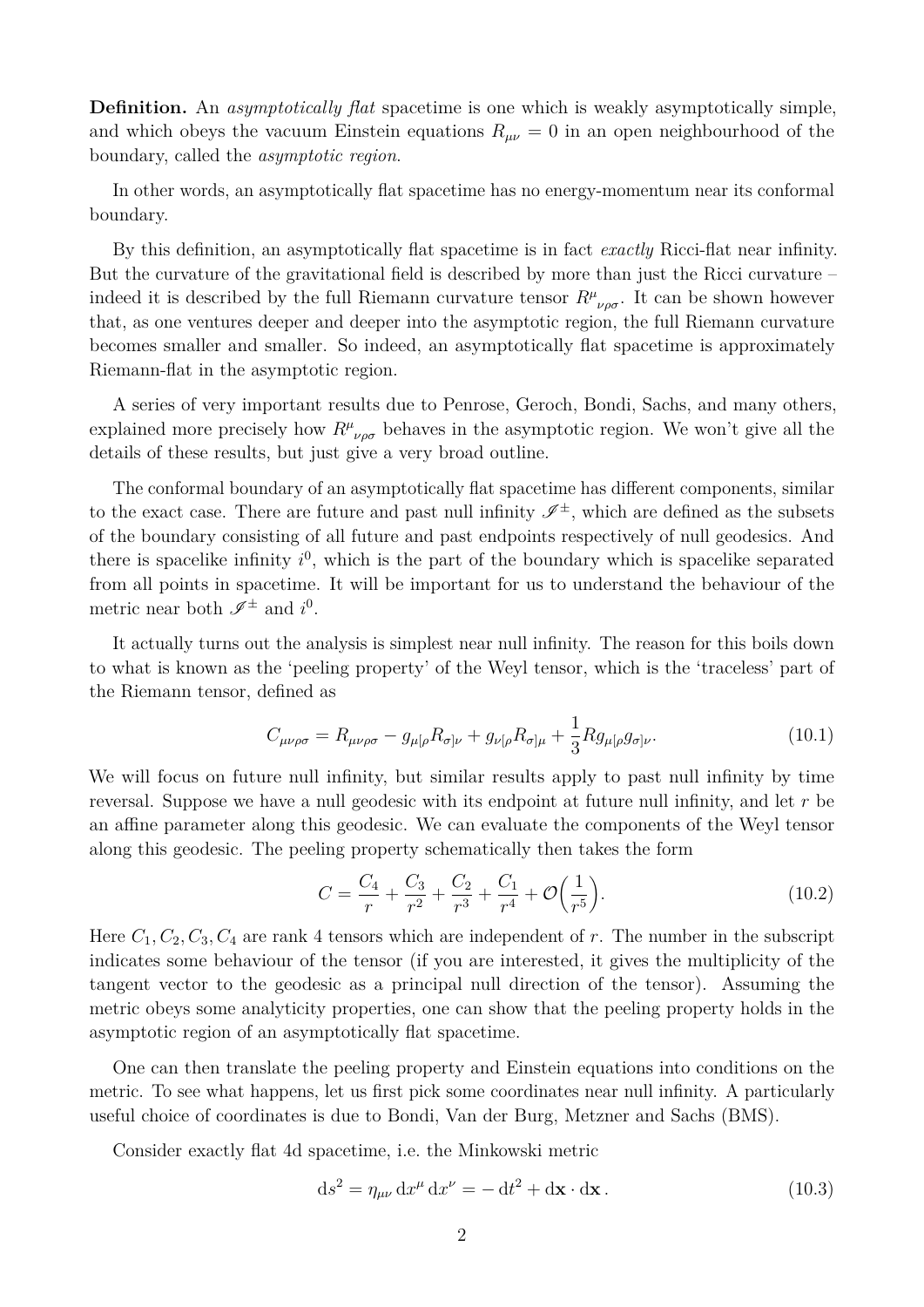It is useful to change to spatial spherical coordinates  $r, \theta^A$  and retarded time  $u = t - r$ . Here,  $\theta^A$ are some coordinates on the 2-sphere indexed by capital letters *A, B, . . .* . In these coordinates, let *γAB* be the round metric on the unit 2-sphere. The Minkowski metric then takes the form

$$
ds2 = -du2 - 2du dr + r2 \gamma_{AB} d\thetaA d\thetaB.
$$
 (10.4)

There are two things we can note about these coordinates.

- The induced metric on a constant *u* surface is  $r^2 \gamma_{AB} d\theta^A d\theta^B$ , which is degenerate, so constant *u* surfaces are null.
- The induced area form on constant  $u, r$  surfaces is proportional to  $r^2$ . (We sometimes say that *r* is a 'luminosity distance', because it is compatible with an inverse square law for the intensity of a light source placed at the origin.)

One of the insights of BMS was that, for a general metric  $ds^2$ , we can pick coordinates  $u, r, \theta^A$ such that these conditions continue to hold. In this case  $\theta^A$  are a set of coordinates transverse to *u, r*. Since this is a set of coordinates, it is a gravitational gauge choice and is known as Bondi gauge.

One may show that in Bondi gauge a general metric takes the form

$$
ds^{2} = -U du^{2} - 2e^{2\beta} du dr + g_{AB} \left( d\theta^{A} + \frac{1}{2} U^{A} du \right) \left( d\theta^{B} + \frac{1}{2} U^{B} du \right), \tag{10.5}
$$

where

$$
\partial_r \det \left( g_{AB} / r^2 \right) = 0. \tag{10.6}
$$

Here  $q_{AB}$ ,  $U^A$  are a metric and vector field respectively on the transverse spaces of constant *u, r,* and  $U, \beta, g_{AB}, U^A$  all depend on  $u, r, \theta^A$ . In the exactly flat case, we had

$$
U = 1, \quad \beta = U^A = 0, \quad g_{AB} = r^2 \gamma_{AB}.
$$
 (10.7)

The asymptotic region is at large *r* (far from any matter near the origin). It seems clear that for a metric to be asymptotically flat, the values taken by  $U, \beta, U^A, g_{AB}$  should, in the asymptotic region, be very close to those for the flat metric. Thus we need to impose falloff conditions on  $U, \beta, U^A, g_{AB}$ . The peeling property tells us what these conditions should be.

For simplicity, let us assume that the surfaces of constant *u, r* are topologically 2-spheres, so that the topology of the asymptotic region is the same as that of Minkowski space. Then it is convenient to use complex coordinates  $\theta^A = z, \bar{z}$  on the 2-sphere, which are related to the standard coordinates via

$$
z = e^{i\phi} \tan(\theta/2). \tag{10.8}
$$

The unit metric on the 2-sphere is then given by  $2\gamma_{z\bar{z}}\,dz\,d\bar{z}$ , where

$$
\gamma_{z\bar{z}} = \frac{2}{(1+z\bar{z})^2}.\tag{10.9}
$$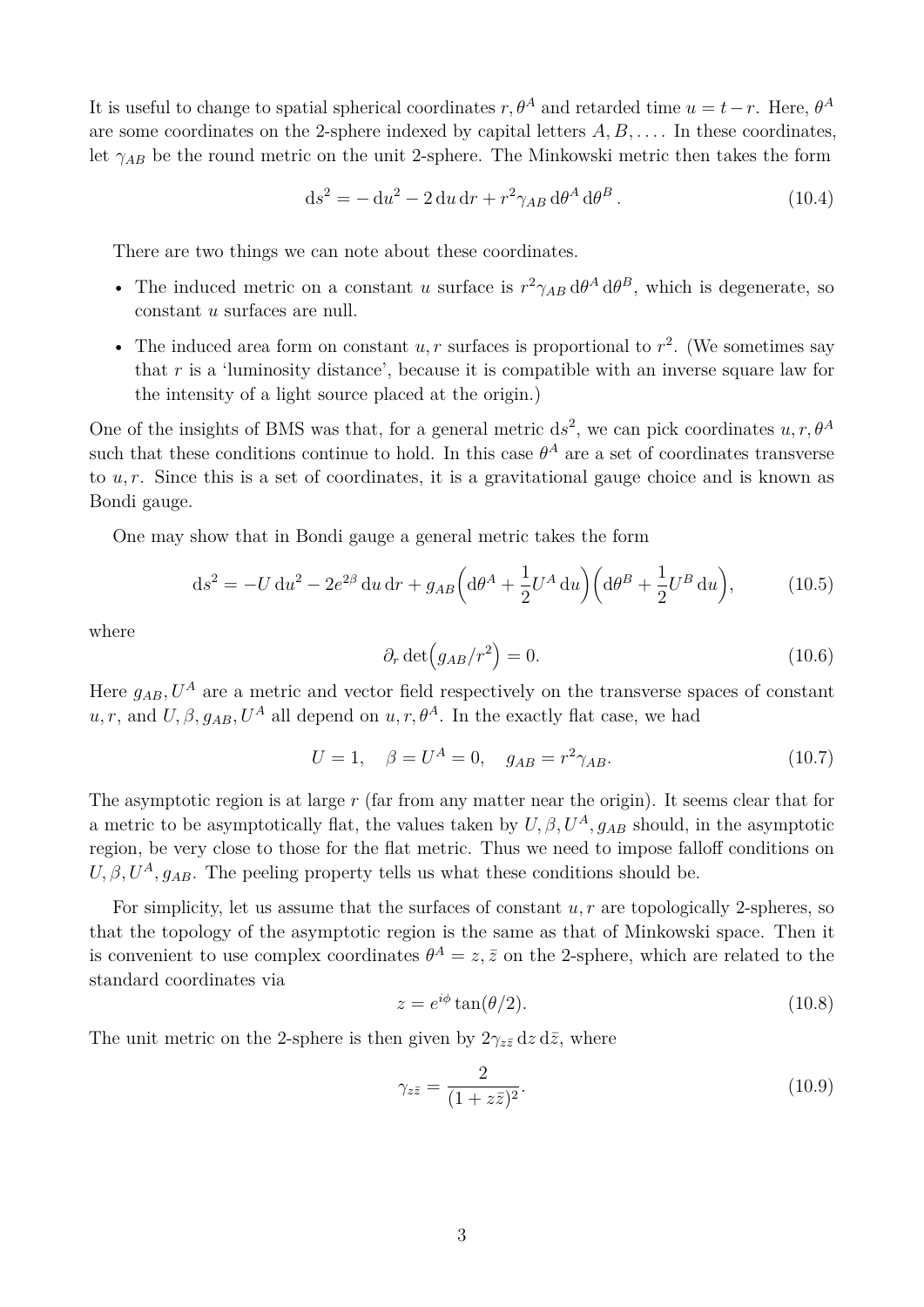One can compute the Weyl curvature in these coordinates, and impose the peeling property. The result is the set of falloff conditions

$$
U = 1 - \mathcal{O}\left(\frac{1}{r}\right),\tag{10.10}
$$

$$
\beta = \mathcal{O}\left(\frac{1}{r^2}\right),\tag{10.11}
$$

$$
U^z, U^{\bar{z}} = \mathcal{O}\left(\frac{1}{r^2}\right),\tag{10.12}
$$

$$
g_{zz}, g_{\bar{z}\bar{z}} = \mathcal{O}(r),\tag{10.13}
$$

$$
g_{z\bar{z}} = r^2 \gamma_{z\bar{z}} + \mathcal{O}(1). \tag{10.14}
$$

and at large  $r$ , one finds that the metric may be written in the form

$$
ds^{2} = -du^{2} - 2 du dr + 2r^{2}\gamma_{z\bar{z}} dz d\bar{z}
$$
  
+ 
$$
\frac{2m_{B}}{r} du^{2} + rC_{zz} dz^{2} + rC_{\bar{z}\bar{z}} + D^{z}C_{zz} du dz + D^{\bar{z}}C_{\bar{z}\bar{z}} du d\bar{z}
$$
  
+ 
$$
\frac{1}{r} \left( \frac{4}{3} (N_{z} + u\partial_{z} mB) - \frac{1}{4} \partial_{z} (C_{zz} C^{zz}) \right) du dz + \text{complex conjugate} + ...
$$
  
(10.15)

The first line is just the Minkowski metric, while the later lines represent corrections to that metric. In these corrections,  $m_B, C_{zz}, C_{\bar{z}\bar{z}}, N_z, N_{\bar{z}}$  are functions of  $u, z, \bar{z}$ , and D is the covariant derivative associated to the round metric on the unit 2-sphere, and we also use that metric to raise and lower  $z, \bar{z}$  indices.  $m_B$  is known as the Bondi mass aspect,  $N_z, N_{\bar{z}}$  as the angular momentum aspects, and  $\partial_u C_{zz}$ ,  $\partial_u C_{\bar{z}\bar{z}}$  as the Bondi news. For the metric to be real, the functions should obey  $C_{zz} = (C_{\bar{z}\bar{z}})^*$  and  $N_z = (N_{\bar{z}})^*$ .

We can also do an expansion of the metric at past null infinity. We won't go into the details here, but suffice it to say that very similar things happen because of the time reversal symmetry.

It will also be important to know how the metric behaves at spatial infinity. On a Penrose diagram, spatial infinity appears to be located at the past of future null infinity, so we might hope to be able to get the behaviour of the metric at spatial infinity by taking  $u \to -\infty$ . However, the Penrose diagram is a bit misleading in this respect. On it, spatial infinity appears like a single point, but this is only an artifact of the conformal compactification procedure. In the physical uncompactified spacetime, spatial infinity is really a timelike surface of topology  $S^2 \times \mathbb{R}$ . By going to the past of future null infinity, we only reach the future of spatial infinity. To proceed from there to the entirety of spatial infinity, it is natural to assume that the radial falloff conditions are time-independent.

We'll skip the details, but the result of such an analysis is the following: in a set of 'Cartesianlike' coordinates  $t, x, y, z$  near spatial infinity, the metric takes the form  $g_{\mu\nu} = \eta_{\mu\nu} + h_{\mu\nu}$  for an  $h_{\mu\nu}$  obeying

$$
h_{\mu\nu} = \mathcal{O}\left(\frac{1}{r}\right), \quad h_{\mu\nu,\rho} = \mathcal{O}\left(\frac{1}{r^2}\right), \quad h_{\mu\nu,\rho\sigma} = \mathcal{O}\left(\frac{1}{r^3}\right),\tag{10.16}
$$

where  $r^2 = x^2 + y^2 + z^2$ .

The asymptotic falloffs we've described are consistent with all the kinds of physical spacetimes one usually considers, containing black holes, gravitational waves, and so on.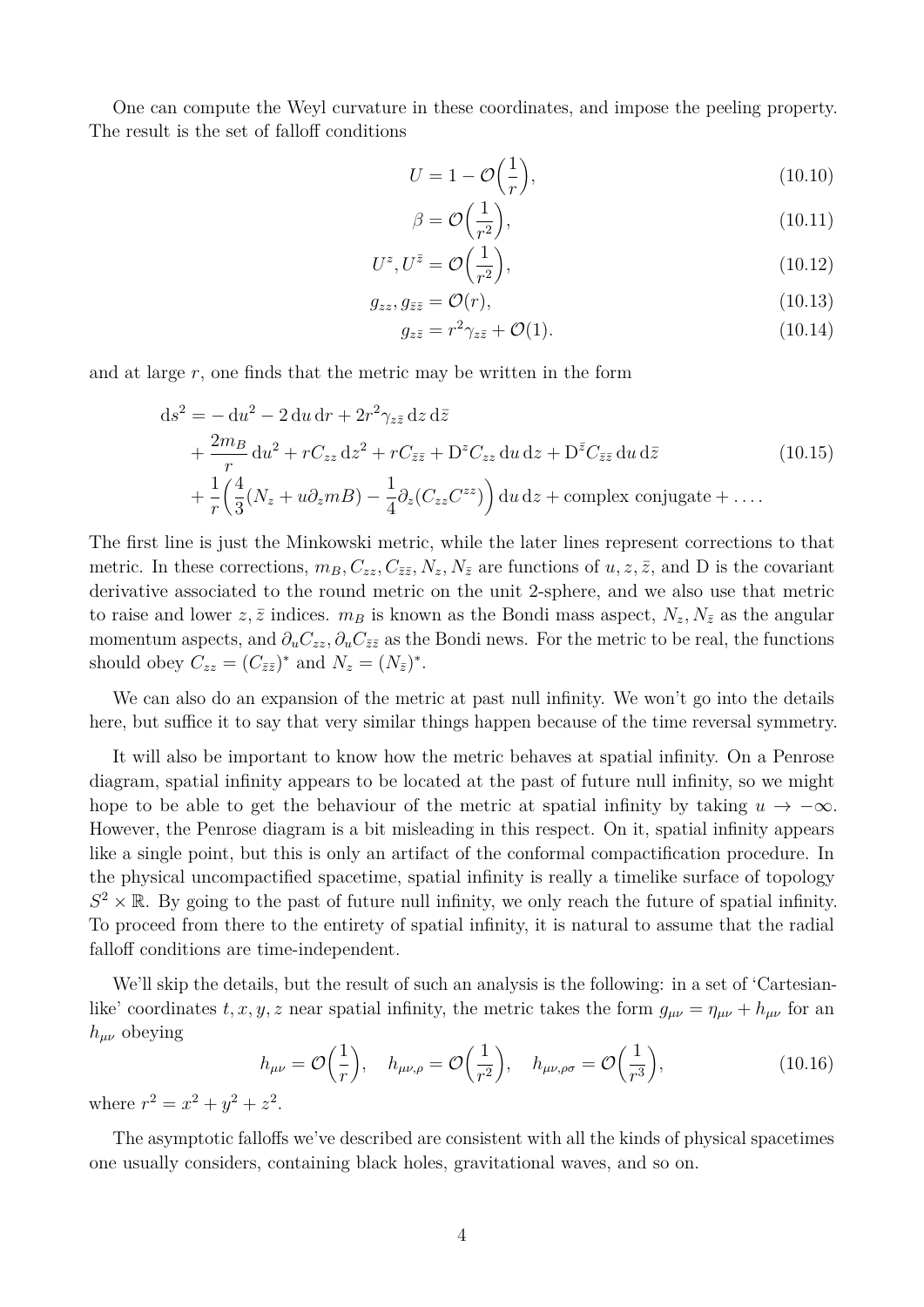Actually, we're sweeping a lot under the rug here. Deducing the exact relationship between the falloff conditions on null infinity and those on spatial infinity is a *very* difficult mathematical problem. The proofs of properties of this relationship tend to be hundreds of pages long – see for example the famous monograph by Christodoulou and Klainerman. Obviously it's not worth our time at the moment to go into all those details. So it would be more precise to call the behaviour of the metric at spatial infinity given above an *assumption*. Moreover, we *assume* that it is consistent with the more rigorously understood behaviour at null infinity.

### **10.2 Including electromagnetism**

So far what we have said appleis to the case when there is no electromagnetic field, but turning it on leads to very similar things happening. In order to allow for long range electromagnetic effects, we have to modify the definition of asymptotically flat to:

**Definition.** An *asymptotically flat* spacetime is one which is weakly asymptotically simple, and which obeys the Einstein-Maxwell equations in an open neighbourhood of the boundary.

In this case the peeling property continues to apply for the Weyl tensor. Additionally there is a peeling property that can be shown to hold for the electromagnetic field strength  $F_{\mu\nu}$ . Using these peeling properties, we can find falloff conditions on the metric and electromagnetic fields. It then turns out that the metric has the same falloff conditions.

For the Maxwell field, one can pick a gauge in which at future null infinity the in Bondi coordinates components of the gauge potential have the falloffs

$$
A_u = \mathcal{O}\left(\frac{1}{r}\right), \quad A_r = 0, \quad A_z = A_{\bar{z}} = \mathcal{O}(1). \tag{10.17}
$$

Similarly, at spatial infinity one can pick a gauge such that in the Cartesian-like coordinates the components of the gauge potential behave like

$$
A_{\mu} = \mathcal{O}\left(\frac{1}{r}\right), \quad A_{\mu,\nu} = \mathcal{O}\left(\frac{1}{r^2}\right). \tag{10.18}
$$

The relationship between these two sets of falloff conditions is at the same level of rigour as for the metric.

#### **10.3 Phase space of asymptotically flat spacetimes**

Now that we understand a bit better what an asymptotically flat spacetime is, we are in a better position to construct the phase space of asymptotically flat spacetimes. We will do so using the covariant phase space methods developed earlier in the course.

The phase space consists of all asymptotically flat spacetimes with on-shell field configurations, so the only thing we need to do is find the unambiguous version of the presymplectic form. The Einstein-Maxwell action is  $S = \int_{\mathcal{M}} L + \int_{\partial \mathcal{M}} l$ , where

$$
L = \frac{1}{16\pi G} R \varepsilon - \frac{1}{2e^2} F \wedge *F, \qquad l = \frac{1}{8\pi G} K \varepsilon_{\partial}.
$$
 (10.19)

We have seen previously what presymplectic potential density comes from the pure Einstein action, and we have seen what it is for the Maxwell action. In the Einstein-Maxwell case, we basically just have to add these two pieces together, and we get

$$
\theta = \frac{1}{e^2} \delta A \wedge *F + \iota_V \varepsilon, \quad \text{where } V^{\mu} = \frac{1}{16\pi G} (g^{\mu\rho} \nabla^{\sigma} \delta g_{\rho\sigma} - g^{\rho\sigma} \nabla^{\mu} \delta g_{\rho\sigma}). \tag{10.20}
$$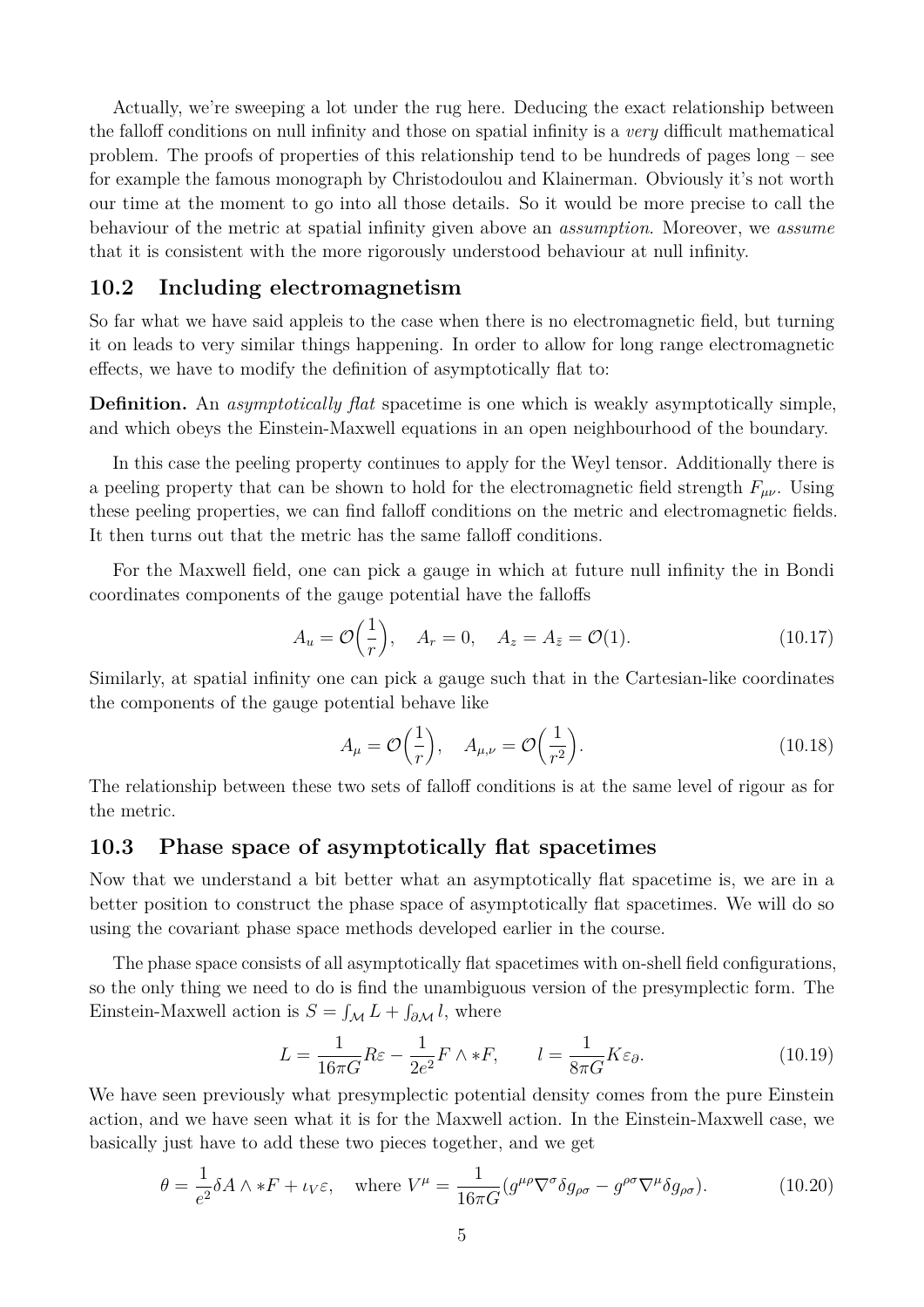Using this, we can get the presymplectic form. But first, we need to check that it is compatible with our boundary conditions / falloff conditions. As we discussed in detail previously, in the case of finite boundaries to find compatibility it is enough to show that

<span id="page-5-0"></span>
$$
\left(\theta + \delta l - \mathrm{d}C\right)\big|_{\mathcal{I}} = 0,\tag{10.21}
$$

for some *C*.

But asymptotically flat spacetimes are non-compact, and so the boundary is not finite. We need to regularise the construction – recall that this involves restricting spacetime to some compact region, and then taking the limit as that region grows to encompass the whole spacetime. When we were analysing fields in exactly flat Minkowski space, the compact region we considered was obtained by restricting to a finite radius  $r < R$ . Then we took the limit  $r \rightarrow \infty$ .

In the asymptotically flat case we can do basically the same thing. We restrict to finite  $r < R$ , where now *r* is the coordinate near spatial infinity constructed above. Then at the end we take  $r \to \infty$ .

Consider then the evolution between two Cauchy surfaces  $\Sigma_-, \Sigma_+$  in asymptotically flat spacetime. Before taking *r* → ∞, the boundaries of these Cauchy surfaces *∂*Σ−*, ∂*Σ<sup>+</sup> lie at  $r = R$ , and are connected by a timelike surface  $\mathcal I$  at  $r = R$ . In this case, the finite boundary compatibility condition [\(10.21\)](#page-5-0) is replaced by

$$
\lim_{r \to 0} \int_{\mathcal{I}} (\theta + \delta l - \mathrm{d}C) = 0 \tag{10.22}
$$

for some *C*. We won't show it explicitly, but if we pick

$$
C = \iota_W \varepsilon_\partial, \qquad W^\mu = -\frac{1}{16\pi G} (g^{\mu\nu} - n^\mu n^\nu) n^\rho \delta g_{\nu\rho}, \tag{10.23}
$$

where *n* is the unit normal to  $I$ , then, as a direct consequence of the falloff conditions described above, this condition is satisfied.

Thus, the asymptotically flat falloff conditions are compatible with this  $\theta$ , *l* and *C*, and so the presymplectic form is uniquely determined on any Cauchy surface. We won't write it down explicitly now, because we are more interested in what it implies for the Hamiltonian generators of symmetries.

Before getting to that though, there is a subtlety we should discuss. In the above derivation, we keep the Cauchy surfaces  $\Sigma_-, \Sigma_+$  fixed as we take the  $r \to \infty$  limit. Then, in this limit the boundaries *∂*Σ−*, ∂*Σ<sup>+</sup> go to spatial infinity in this limit. Thus, the presymplectic form is defined on Cauchy surfaces which extend to spatial infinity. However, in principle there is no reason why we can't move the Cauchy surfaces simultaneously with the  $r \to \infty$  limit. In particular, we can consider a limit in which *∂*Σ<sup>+</sup> goes to future null infinity and *∂*Σ<sup>−</sup> goes to past null infinity. By doing this, we can also define the presymplectic form on a Cauchy surface which extends to null infinity.

As we have shown, the presymplectic form is independent of the choice of Cauchy surface when the boundary conditions are satisfied. Therefore, in principle, using a Cauchy surface that extends to spatial infinity should give exactly the same results as a Cauchy surface that extends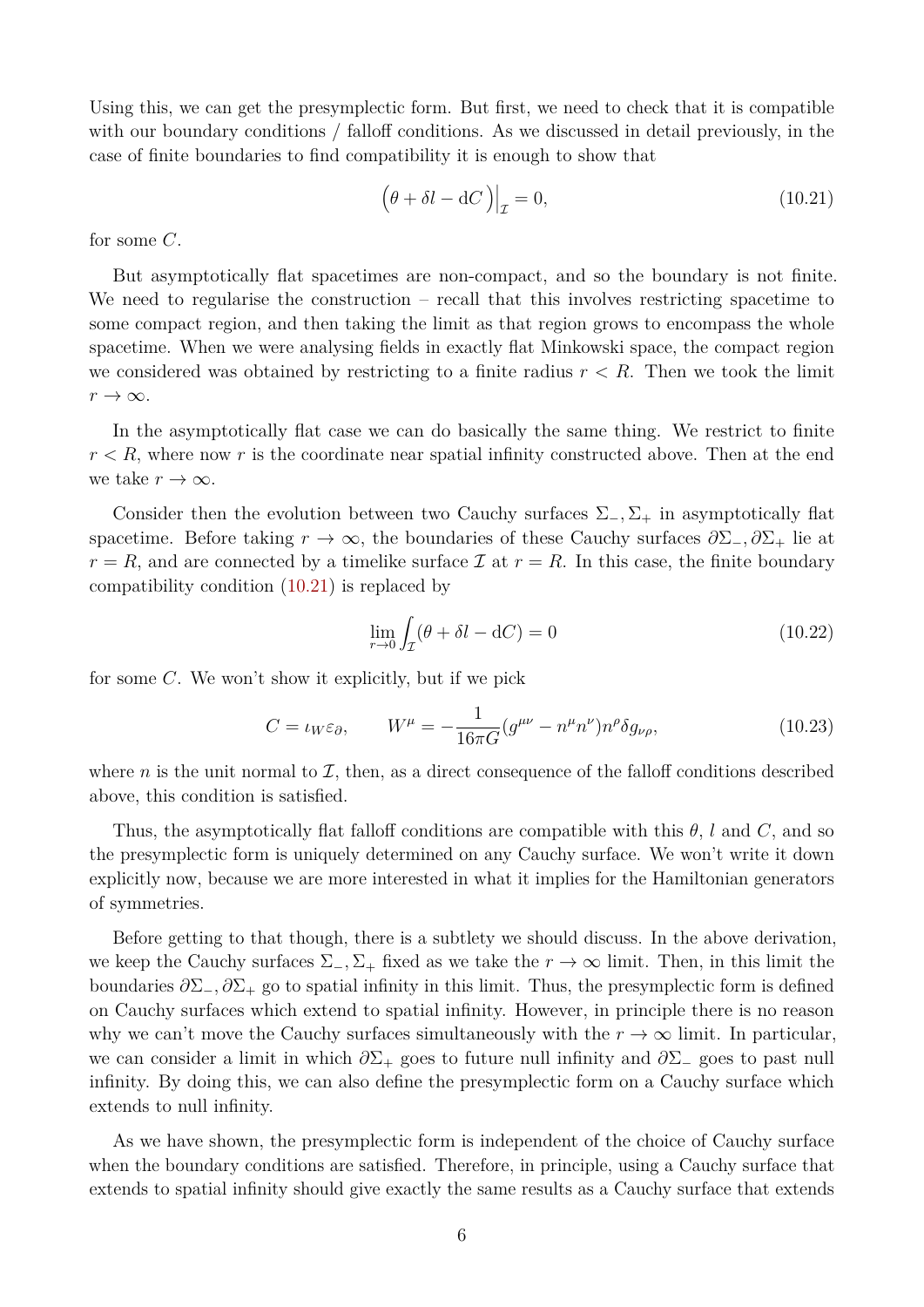to null infinity, when we compute the presymplectic form, or any Hamiltonians. However, whether this is actually true in practice depends on the relationship between the boundary conditions at spatial infinity and those at null infinity, and, as we already stated, understanding this relationship fully is a very difficult mathematical problem. There are also possible issues that can arise from the fact that we are taking multiple limits simultabeously – in general, strange things can happen when we mix limits in this way.

There are a couple of reasons to use a Cauchy surface that has its boundary at null infinity. The first reason is that the falloff conditions are better understood near null infinity. The second is that the symmetries of the theory become easier to analyse at null infinity. For these reasons, we will use a Cauchy surface with its boundary at null infinity, and assume it is valid to do so.

(Note however that we could also do the following analysis at spatial infinity.)

#### **10.4 Lagrangian symmetries**

There are two types of gauge transformation in Einstein-Maxwell theory:

- Electromagnetic gauge transformations  $A_\mu \to A_\mu + \partial_\mu \lambda$ .
- Diffeomorphisms  $g_{\mu\nu} \to g_{\mu\nu} + \mathcal{L}_{\xi} g_{\mu\nu}, A_{\mu} \to A_{\mu} + \mathcal{L}_{\xi} A_{\mu}$ .

For these gauge transformations to become proper Lagrangian symmetries, they must respect the boundary conditions, or in this case the falloff conditions. Let us see explicitly how this works for the electromagnetic gauge transformation at future null infinity. The falloff conditions are

$$
A_r = 0, \quad A_u = \mathcal{O}\left(\frac{1}{r}\right), \quad A_z = A_{\bar{z}} = \mathcal{O}(1), \tag{10.24}
$$

so we must also have

$$
\partial_r \lambda = 0, \quad \partial_u \lambda = \mathcal{O}\left(\frac{1}{r}\right), \quad \partial_z \lambda = \partial_{\bar{z}} \lambda = \mathcal{O}(1).
$$
 (10.25)

The solution to these conditions is

$$
\lambda(u, r, z, \bar{z}) = \mu(z, \bar{z}) + \mathcal{O}\left(\frac{1}{r}\right)
$$
\n(10.26)

for some function  $\mu$  of  $z, \bar{z}$ . Thus the most general allowed Maxwell gauge transformation asymptotes to a function on the 2-sphere.

We can do a similar albeit much lengthier computation to find the most general allowed vector field *ξ* for a boundary condition repecting diffeomorphism. One finds that such *ξ* has the following form near future null infinity:

$$
\xi^u = f + \frac{1}{2} u D_A Y^A,\tag{10.27}
$$

$$
\xi^r = -\frac{1}{2}r D_A Y^A + \frac{1}{2}D^2 \xi^u + \mathcal{O}\left(\frac{1}{r}\right),\tag{10.28}
$$

$$
\xi^A = Y^A - \frac{1}{r} \mathcal{D}^A \xi^u + \mathcal{O}\left(\frac{1}{r^2}\right),\tag{10.29}
$$

for some functions  $f, Y^z, Y^{\bar{z}}$  of  $z, \bar{z}$ , where  $Y^A$  obeys the conformal Killing equation on the 2-sphere

$$
D_A Y_B + D_B Y_A = \frac{1}{2} \gamma_{AB} D_C Y^C.
$$
\n(10.30)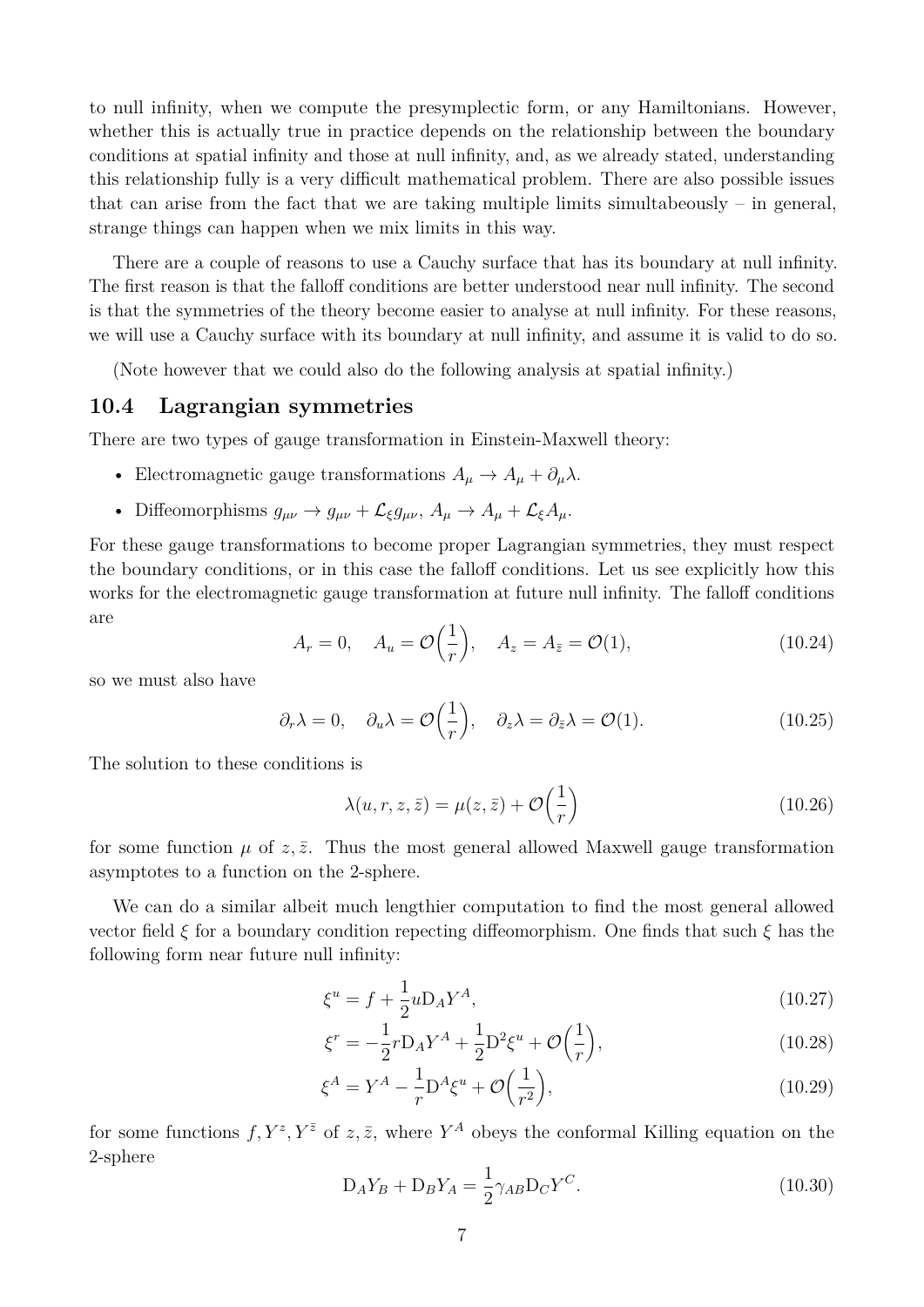The diffeomorphisms that these *ξ* generate are known as BMS symmetries, and they generate an algebra called the BMS algebra. The BMS group contains the Poincaré algebra as a subalgebra – we might have expected this from the fact that we are in an asymptotically flat setting, and the Poincaré group is the symmetry group of flat spacetime.

- For  $f = 1$  and  $Y = 0$ , we get Poincaré time translation.
- For  $f$  an  $l = 1$  spherical harmonic, and  $Y = 0$ , we get Poincaré spatial translations.
- For  $f = 0$ , and  $Y^A$  a global conformal Killing vector on the 2-sphere, we get Poincaré boosts and rotations.

But it contains much more than just the Poincaré algebra. The transformation for a general *f* is known as a supertranslation, and the transformation for a general *Y <sup>A</sup>* is known as a superrotation. There are infinitely many of them, because there are infinitely many choices of *f* and *Y* .

#### **10.5 Generators of symmetries**

Now we are in a position to write down the generators of these symmetries. The presymplectic potential  $\theta$ , and the boundary object *C*, are in the same form as we have previously considered, so we can use the formulae we have previously derived.

In particular, for a combined diffeomorphism and Maxwell gauge transformation

$$
A \to A + \mathcal{L}_{\xi}A + d\lambda, \qquad g_{\mu\nu} \to g_{\mu\nu} + \mathcal{L}_{\xi}g_{\mu\nu}, \tag{10.31}
$$

The Hamiltonian generator is the sum of the expressions we found in lectures 7 and 8:

$$
H = \frac{1}{8\pi G} \int_{\partial \Sigma} \tau^{\mu} \xi^{\nu} \Big( K_{\mu\nu} - h_{\mu\nu} K \Big) \varepsilon_{\partial \Sigma} + \frac{1}{e^2} \int_{\partial \Sigma} \lambda * F. \tag{10.32}
$$

At this stage we can substitute in the explicit form of the metric, gauge potential, diffeomorphism vector and Maxwell gauge parameter, taking into account all of their various falloffs. Without going into detail, one finds:

$$
H = \int_{\partial \Sigma} d^2 z \sqrt{\gamma} \left[ \frac{m_B}{4\pi G} f + \left( \frac{N_A}{8\pi G} + \frac{\mathcal{E}A_A}{e^2} \right) Y^A + \frac{\mathcal{E}}{e^2} \mu \right],\tag{10.33}
$$

where  $\mathcal{E}$  is defined by  $A_u = \frac{\mathcal{E}}{r} + \mathcal{O}(1/r^2)$ .

Now we can finally get expressions for the energy, angular momentum and electric charge.

• The energy is the generator of Poincaré time translations, so to get it we set  $f = 1, Y =$  $0, \mu = 0$ :

$$
E = \int_{\partial \Sigma} d^2 z \sqrt{\gamma} \frac{m_B}{4\pi G}.
$$
 (10.34)

• The angular momentum is the generator of rotation around a particular axis, so to get we set  $f = 0, \mu = 0$  and pick a globally defined *Y*:

$$
J = \int_{\partial \Sigma} d^2 z \sqrt{\gamma} \left( \frac{N_A}{8\pi G} + \frac{\mathcal{E}A_A}{e^2} \right) Y^A.
$$
 (10.35)

Note that both the gravitational field (through the angular momentum aspect *NA*) and the electromagnetic field (through the combination  $\mathcal{E}A_A$ ) contribute to the total angular momentum.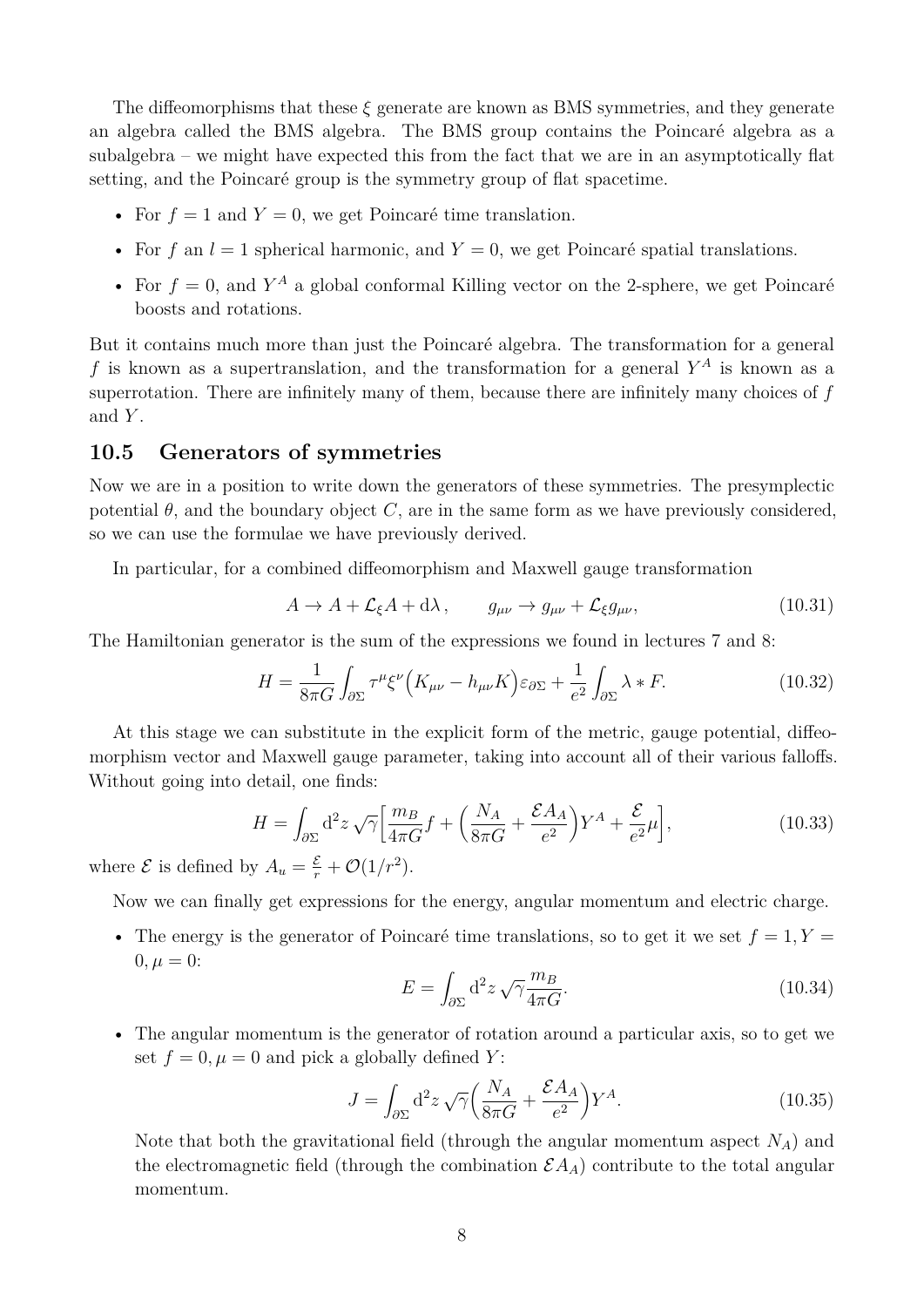• The electric charge is the generator of a constant Maxwell gauge transformation, so we set  $f = Y = 0, \mu = 1$ :

$$
q = \int_{\partial \Sigma} d^2 z \sqrt{\gamma} \frac{\mathcal{E}}{e^2}.
$$
 (10.36)

## **10.6 Black holes**

Lets now compute these quantities for the most general stationary asymptotically flat black hole, described by the Kerr-Newman solution. In Bondi coordinates, and in units where  $G = e = 1$ , the metric takes the form

$$
ds^{2} = -\left(1 - \frac{2Mr - Q^{2}}{R^{2}}\right)du^{2} - 2 du dr - 2\frac{a \sin^{2}\theta}{R^{2}}(2Mr - Q^{2}) du d\phi
$$

$$
+ 2a \sin^{2}\theta dr d\phi + R^{2} d\theta^{2} - \frac{\sin^{2}\theta}{R^{2}}\left(\Delta a^{2} \sin^{2}\theta - (a^{2} + r^{2})^{2}\right)d\phi^{2}, \quad (10.37)
$$

where *M, Q, a* are constant parameters, and

$$
R^{2} = r^{2} + a^{2} \cos^{2} \theta, \qquad \Delta = r^{2} + a^{2} - 2Mr + Q^{2}.
$$
 (10.38)

From these, we can take r large and read off the mass and angular momentum aspects:

$$
m_B = M, \qquad N_\phi = 3M a \sin^2 \theta, \qquad N_\theta = 0. \tag{10.39}
$$

Furthermore, one can show that

$$
\mathcal{E} = Q, \qquad A_A = \mathcal{O}\left(\frac{1}{r}\right). \tag{10.40}
$$

The axis of symmetry rotates around  $\phi$ , so the appropriate 2-sphere vector to find the total angular momentum is  $Y = \frac{\partial}{\partial \phi}$ .

Using these, one finds the following:

$$
E = \frac{M}{4\pi} \underbrace{\int_{\partial \Sigma} \mathrm{d}^2 z \sqrt{\gamma}}_{\text{= volume of 2-sphere } = 4\pi} = 4\pi \tag{10.41}
$$

$$
J = \frac{3Ma}{8\pi} \underbrace{\int_{\partial \Sigma} d^2 z \sqrt{\gamma} \sin^2 \theta}_{=8\pi/3} = Ma,
$$
\n(10.42)

$$
q = Q \underbrace{\int_{\partial \Sigma} d^2 z \sqrt{\gamma}}_{\text{= volume of 2-sphere}} = 4\pi Q. \tag{10.43}
$$

In this way we have obtained the energy, angular momentum and electric charge of a general black hole, starting from their definitions as the generators of symmetries.

#### **10.7 Other symmetries**

But as we pointed out these are only some of the symmetries. It is natural to ask: what is the physical meaning of the generators of the other symmetries? This is up for debate.